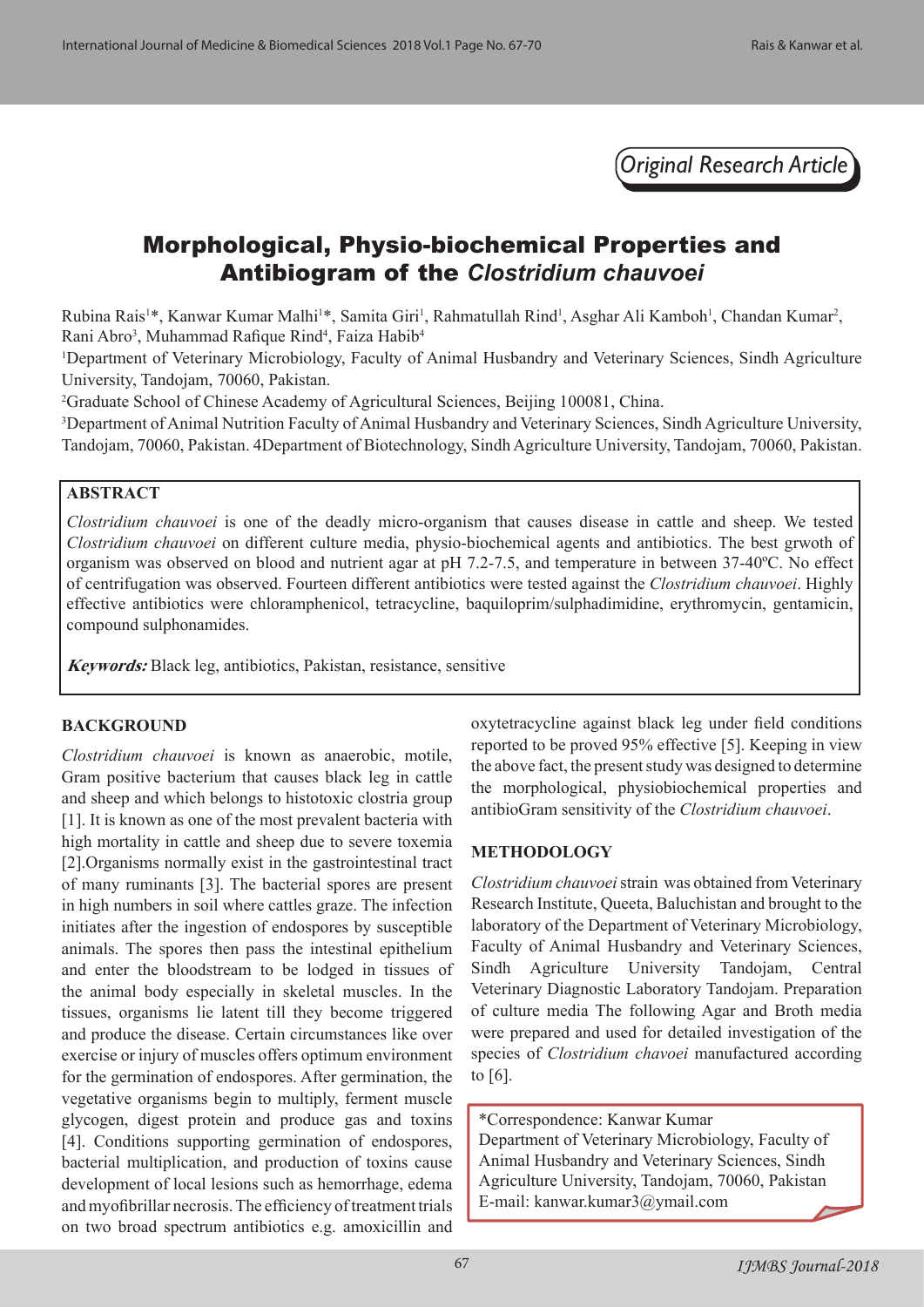Blood agar, Nutrient agar, MacConkey's agar, Nitrate blood agar, Reinforced Clostridial medium broth, Nutrient broth, Brain heart infusion broth.

#### **Isolation of Clostridium Chauvoei:**

The complete process of microbial analysis was performed under a sterile condition in a laminar flow to avoid contamination from environment. The collected samples were cultured on general and selective media for isolation of *Clostridium Chauvoei*. The blood sample was inoculated in Reinforced Clostridial Medium (RCM) broth and incubated anaerobically at 37°C for 48 hours in gas pack anaerobic jar with anaerobic sachet. Tubes containing growth of bacteria were picked and streaked by wire loop on RCM agar in sterilized petri dishes and incubated in anaerobiosis as done before. The suspected colonies were selected and picked using sterilized wire loop and sub cultured on RCM agar in order to purify the organism.

# **Identification of** *Clostridium Chauvoei***:**

Identification and characterization of the isolates was made through the colony characteristics, hemolysis test and motility test, Gram's staining test to observe morphological characteristics of the bacteria under microscope and various biochemical tests including Catalase, Oxidase, Indole, Methyl red, Voges-Proskauer (VP), Aesculine, Hydrogen sulphide  $(H_2S)$ , Oxidation fermentation (OF),Gelatin liquefication, Urease, Nitrate reductionand Triple sugar iron (TSI)tests were performed. After identification, isolates were analyzed for in vitro antimicrobial susceptibility. [7]

# **The sensitivity of** *Clostridium*

*Chauvoei* to various antibiotics Antibiotic sensitivity of the organism was performed using the disk diffusion method as described by [8]. For this purpose, Muller Hinton agar plates were prepared and dried by incubating at 37ºC for 30 minutes.Following antimicrobials were used: gentamicin (30μg), ampicillin (10μg), penicillin (5μg), erythromycin (10μg), chloramphenicol (30μg), tetracycline (10μg), kanamycin (5μg), neomycin (10μg), bacitracin (10μg), nitrofurantoin (300μg), baquiloprim/ sulphadimidine (25μg), metronidazole (5μg), lincomycin  $(5\mu g)$  and compound sulphonamides  $(300\mu g)$ . Discs were placed over the surface of agar plate with the help of disc dispenser and slightly pressed with sterile forceps to make it adhere to the surface of the medium. The plates were closed, inverted (medium up and disc downward) and incubated for 24h at 37ºC. The zones of inhibition for antimicrobial discs were observed and recorded with annotations.

#### **RESULTS**

#### **Morphological Properties of** *Closridium chauvoei*

Physio-biochemical and growth characteristics of *Clostridium Chauvoeito* are presented in (Table 1). The cells of the species of *Clostridium Chauvoei* were found spindle shaped with long and short rods and arranged in single, pairs. Sometimes the species manifested as a pleomorphic in structure. The organism produced large, low convex, whitish-grey and β haemolytic with entire margin colonies on blood agar medium.

#### **Biochemical properties of** *Clostridium Chauvoei*

The biochemical tests were designed to record very specific nature of the species because many species of the same genus or family are morphologically very similar to differentiate them from each other. The biochemical reactions e.g. oxidase, catalase, methyl blue, methyl red, indole, Vogas proskauer, aesculine, hydrogen sulfide production, oxidation fermentation, gelatin liquefication, nitrate reduction, urease and TSI results are summarized in (Table 2).

# **Effect of various pH on** *Clostridium chauvoei*

The species was grown in nutrient broth at pH that range 2-11. The organisms did not grow at pH 2-3 but slight growth was observed at pH 4. The best growth was seen at pH that ranged from 7.2-7.5. It was observed that organisms can grow at very wide range of pH (4-11). It is clear from the present investigation that organism best grow at slightly alkaline pH.

|                                           |  |  | Table 1. The morphological, cultural and staining |  |  |  |  |  |  |
|-------------------------------------------|--|--|---------------------------------------------------|--|--|--|--|--|--|
| properties of <i>Clostridium chauvoei</i> |  |  |                                                   |  |  |  |  |  |  |

| <b>Shape</b>                                       |                                       | <b>Arrangement Gram reaction</b>         | Colony<br>characteristics                                                                                      | <b>Spore</b><br>staining                                                                                                            |
|----------------------------------------------------|---------------------------------------|------------------------------------------|----------------------------------------------------------------------------------------------------------------|-------------------------------------------------------------------------------------------------------------------------------------|
| Spindle<br>shape<br>with<br>long/<br>short<br>rods | Single/pair or<br>pleomorphic<br>rods | $Gram +ve$ but<br>G-ve on old<br>culture | Large, low<br>convex,<br>whitish-<br>$\text{grow}, \beta$ -<br>haemolytic<br>with entire<br>margin<br>colonies | <b>Spores</b><br>were not<br>clear.<br>they were<br>sometimes<br>what<br>swollen at<br>the centre<br>where<br>spore were<br>located |

**Table 2. Biochemical properties of** *Clostridium chauvoei*

| Biochemical CL OD D MR VP AS H2S OF GL US NR TSI<br><b>Test</b> |  |  |  |                                                           |  |  |  |
|-----------------------------------------------------------------|--|--|--|-----------------------------------------------------------|--|--|--|
| <b>Reaction</b>                                                 |  |  |  | $+ve$ +ve -ve -ve -ve -ve +ve +ve +ve +ve +ve -ve +ve $x$ |  |  |  |

CL=Catalase, OD = Oxidase, ID = Indole, MR = Methyl Red, VP = Vogus proskauer, AS = Aesculine, H2S = Hydrogen Sulphide,  $OF = Oxidation$  Fermentation,  $GL = Gelatin$  Liquefication, US = Urease, NR = Nitrate Reduction, TSI = Triple sugar iron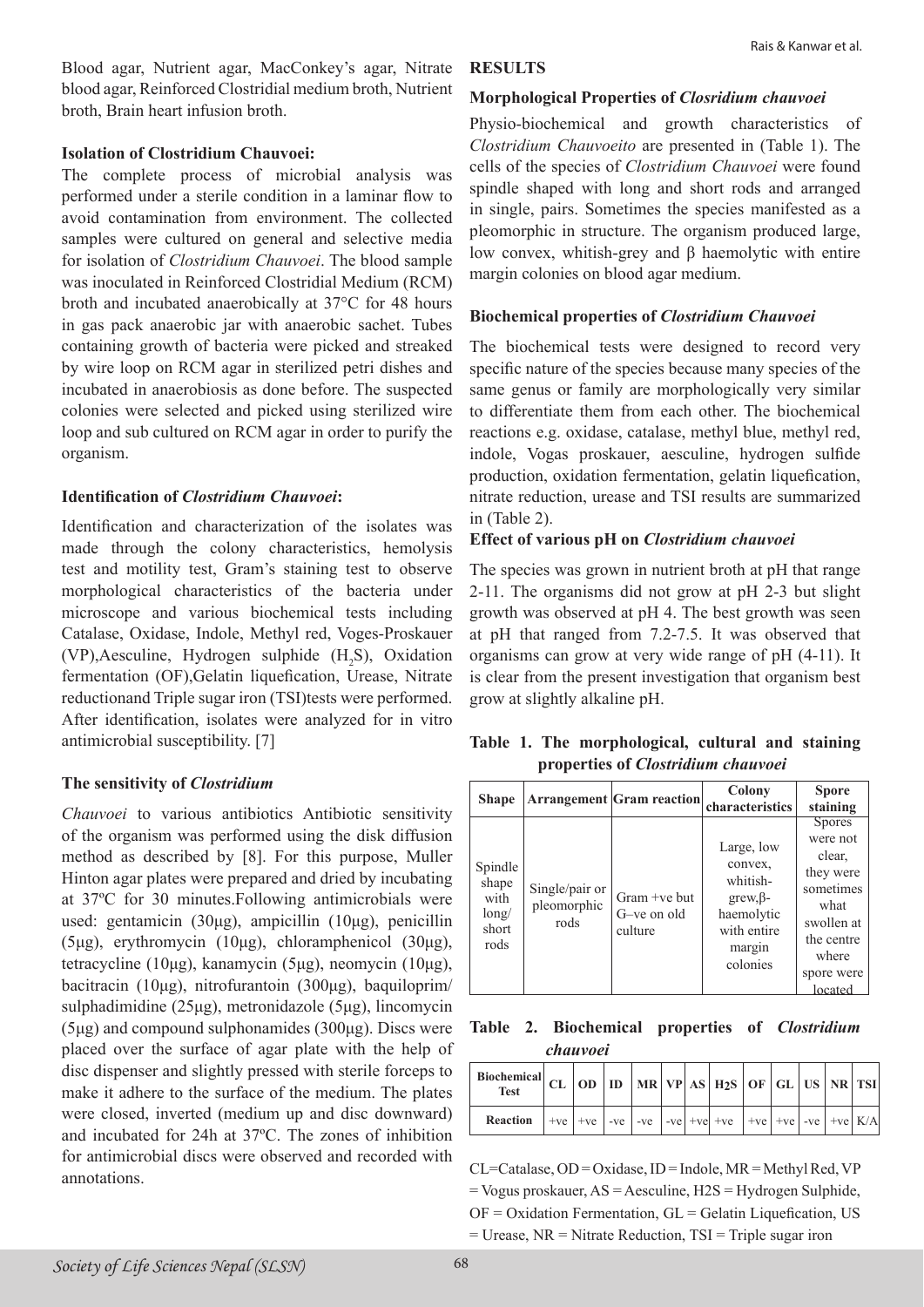# **Effect of temperatures on** *Clostridium Chauvoei*

During present study the organism of *Clostridium chauvoe*i was tested for different temperatures to record its stability and viability. The bacterial cells were examined for their growth, the species grew very well at temperatures ranges from  $37-45^{\circ}$ C but failed to produce colonies on the medium at temperature  $50^{\circ}$ C and above. However, the organisms did tolerate the temperature upto  $45^{\circ}$ C.

# **Effect of centrifugation on** *Clostridium Chauvoei*

The organisms of *Clostridium chauvoei* were centrifuged at rotation 1000, 2000, 3000, 4000, 4500 and 5000 rpm for 30 minutes in nutrient broth with density of 1.4g/cm3 at 4 0C. No any effect of different rpm with different time periods on the cells of *Clostridium chauvoei* was observed.

# **Sensitivity of** *Clostridium chauvoei* **to different antibiotics**

During this study, the susceptibility of *Clostridium chauvoei* to various antibiotics was demonstrated. Results indicated that highly effective antibiotics against the species *Clostridium chauvoei* were chloramphenicol, tetracycline, baquiloprim/sulphadimidine, erythromycin, gentamicin, compound sulphonamides, penicillin, 100, 93.7, 93.7, 93.5, 87.5, 87.7, and 75 % respectively.

The quite active drugs recorded against the species were neomycin, kanamycin, and ampicillin, and their action against *Clostridium chauvoei* demonstrated were 55.2, 43.7, and 62.5% respectively. While the species did resist to the drugs were lincomycin, metronidazole and bacitracin. (Figure-1)



#### **DISCUSSION**

During present study *Clostridum chauvoei* was cultured on different culture media and all cultural and related behavior were recorded (Table 1) [9]. The similar characterstics was observed in PYG broth medium by Singh KP, 1991 [10]. Also recorded same morphological, staining and cultural characteristics in RCM broth

medium as noted in present study. They recoded the cells of *Clostridium chauvoei* as pleomorphic, motile, spores, in centre and sub terminal locations. They also recorded different forms of colonies produced in different broth media.

The results regarding the various pH on the growth of *Clostridium chauvoei* depends on the wide range of pH. Therefore *Clostridium chauvoei* showed its behavior from slightly acidic to alkaline. The effect of various pH suggested that appropriate pH has major role in the normal physiological activities of bacterial organisms [11] while the physiological activity of the *Clostiridium chauvoei*  was reported at pH 8.5 [13]. The species showed abundant growth in broth and agar media at 370 C but grew poorly at 40 and 450 C, when no growth was observed at 500 C during present study. It is obvious that temperatures above 370 C slightly inhibited the growth activities of the organisms but complete inhibition of the growth of the bacterial organism could take place above 450 C.

*Clostridium Chauvoei* centrifuged 40000g for 20 hours mixed the CsCl to give a density 1.3g/cm3 centrifuged at 40000 for 20 hours in preparative ultracentrifuge [11]. Again it very difficult to compare present results regarding the effect of centrifugation on bacterial cell because we adopted maximum 5000 rmp for 30 minutes but they adopted higher for 20 hours. We can say that no damage to the cells was recorded during present study.

Numbers of biochemical test were carried out to record the biochemical properties of Clostridium chauvoei. Merchant IA also demonstrated the same results about biochemical properties except catalase negative. Some environment factors can also play role to modify its behavioral activities.

Present study indicated that highly effective antibiotics against the species *Clostridium chauvoei* were chloramphenicol, tetracycline, baquiloprim/ sulphadimidine, erythromycin, gentamicin, compound sulphonamides and penicillin, 100, 93.7, 93.7, 93.5, 87.5, 87.7, and 75 % respectively. The quite active drugs recorded against the species were neomycin, kanamycin, and ampicillin, and their action against *Clostridium chauvoei* demonstrated were 55.2, 43.7, and 62.5% respectively while the species did resist to the drugs were lincomycin, metronidazole andbacitracin. It has been reported that *Clostridium chauvoei* was highly susceptible to chloramphenicol, clindamycin, erythromycin, penicillin G and tetracycline but they did not mention in their study about the degree of sensitivity against the species [11]. The organism responded very well to tetracycline and penicillin only [12]. The similar findings regarding *Clostridium chauvoei* was observed that sensitivity to penicillin, chlortetracycline and oxytetracycline [15]. The blackleg caused by *Clostridium chauvoei* could be treated